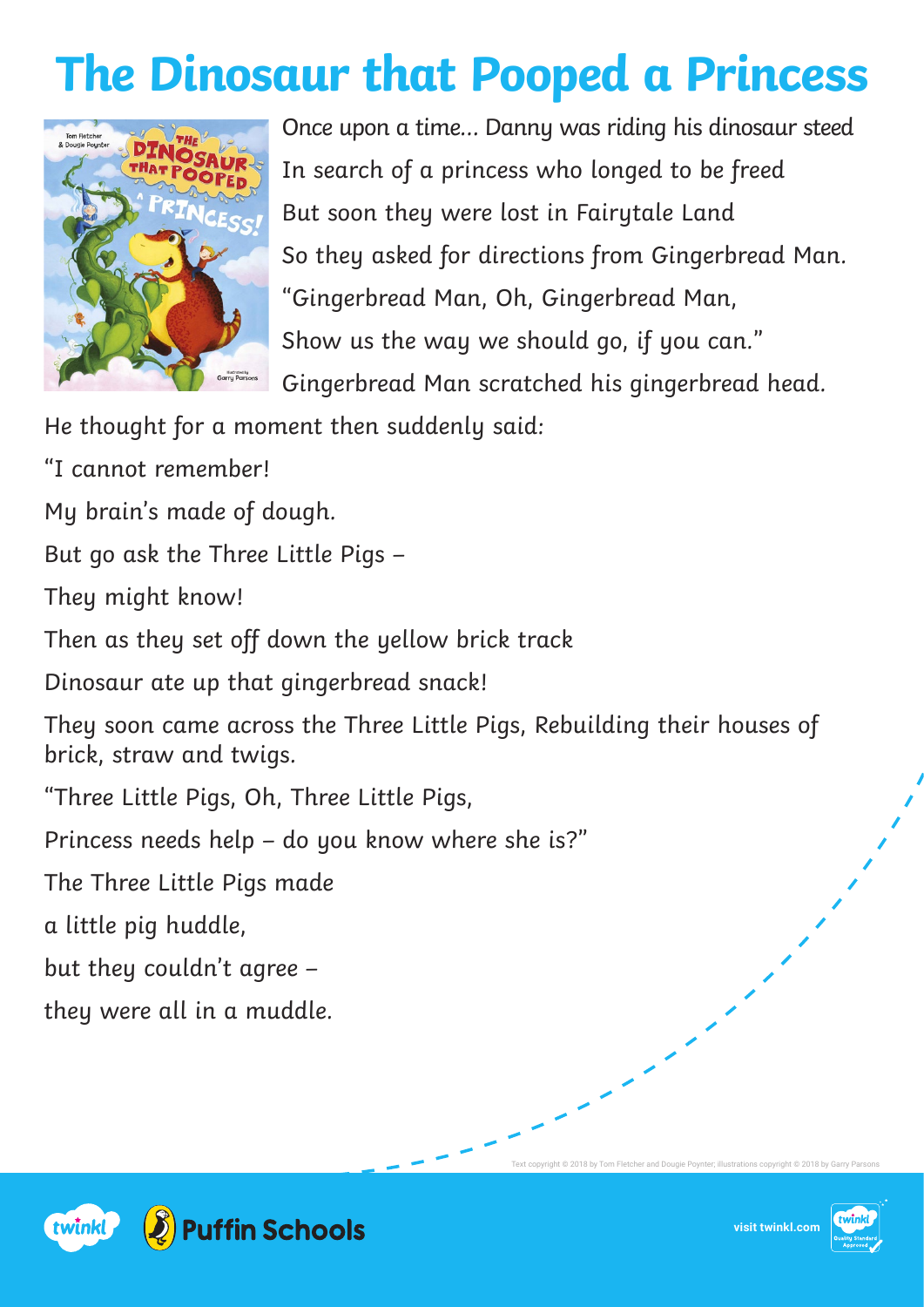## The Dinosaur that Pooped a Princess **Quick Questions**



1. Where was Danny going to when he got lost?



 $\overline{a}$ 

2. What word describes a creature that's being ridden?



- 3. Number the sentences 1-3 to show the order that they happened in.
	- The dinosaur ate the Gingerbread Man.
	- Danny asks the Gingerbread Man for directions.
	- The Three Little Pigs were in a muddle.



4. How do you think Danny is feeling at this point in the story?



**visit twinkl.com**